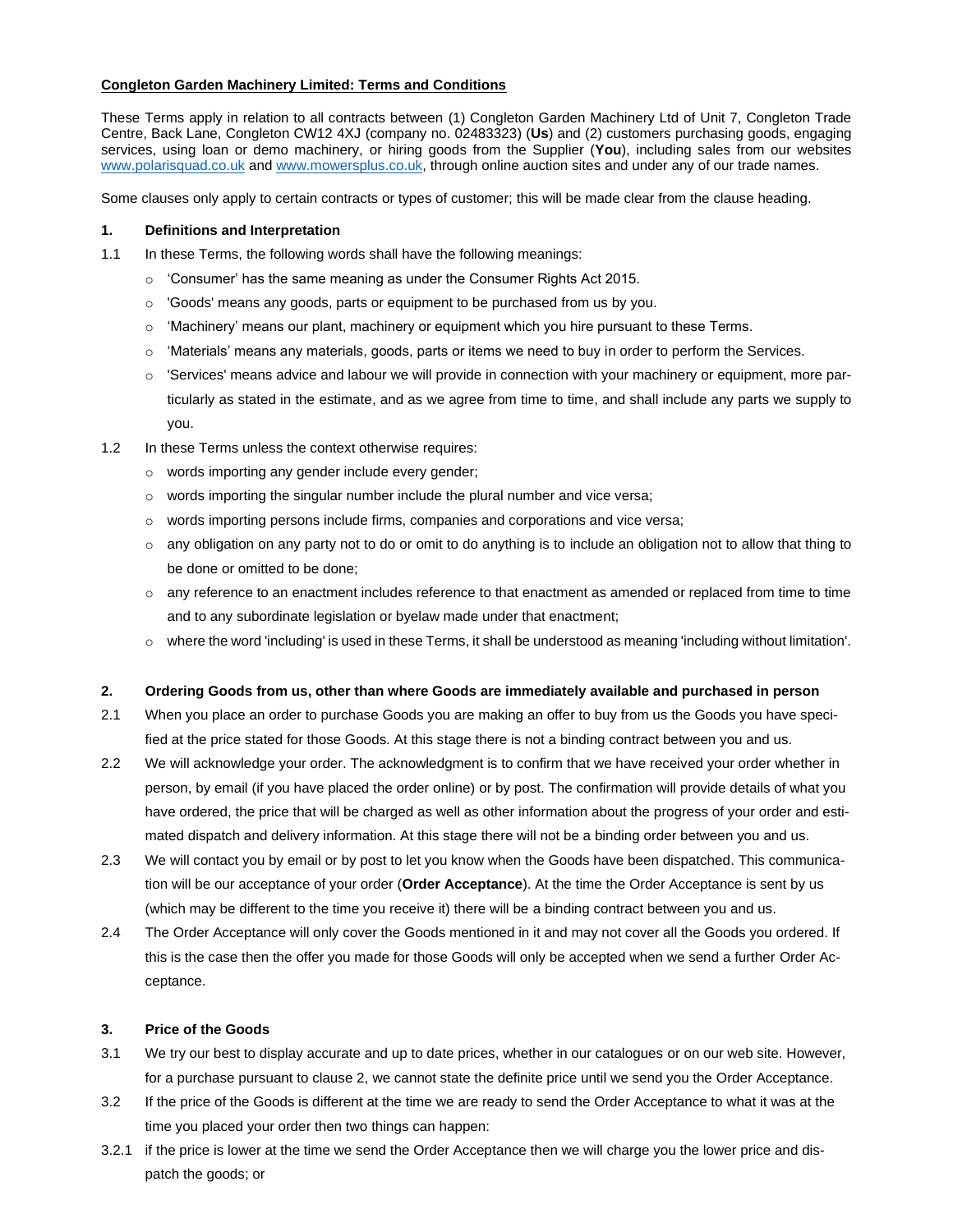- 3.2.2 if the price is higher at the time we send the Order Acceptance then we will either cancel your order or contact you to ask you either whether you wish to pay the higher price or to cancel your order. If the order is cancelled by us or you do cancel the order then if you have already made any payment(s), we will make a refund.
- 3.3 When you place an order online or by mail order you authorise us to debit the credit, debit or other card you specify on your order for the amount of the order at the time we send the Order Acceptance.
- 3.4 We provide our Goods through a variety of sources: online, at our shops, via catalogues and mail order as well as through trade shows. The prices for the same Goods may be different among these.

# **4. Delivery and dispatch of Goods, where we are to deliver Goods to you**

- 4.1 The availability of the Goods is as shown online or in our catalogues. They are only estimates and should not be relied on as definite statements as to whether the Goods you wish to purchase are actually in stock.
- 4.2 Any times and dates given for dispatch of Goods (or the length of time that Goods will take to be delivered) are only estimates. If we are unable to meet any stated dispatch or delivery dates or times we will inform you as to the progress of your order. If the delay will be substantial (that is take more than 30 days from when you place your order) or if the Goods will not be available at all for dispatch we will offer you the option either to cancel your order and refund any payment(s) you have made or allow you to choose alternative Goods.
- 4.3 We only make deliveries in the mainland of the United Kingdom.
- 4.4 We may deliver the Goods in one or more instalments and some of the Goods may be delivered directly from the manufacturer of the Goods.
- 4.5 The risk in the Goods shall pass to you upon leaving our premises with you or with an independent carrier. Where you are a consumer, risk will pass once the Goods are in the physical possession of you or your nominee, placed in your agreed safe-place, or with your requested carrier, whichever is earlier. For the avoidance of doubt, we are not liable for loss of, or damage to, Goods after risk has passed.

### **5. Property in the Goods and Materials (Retention of title)**

- 5.1 The property in Goods and Materials shall not pass to you until we have received the payment of the sums due with regard to the Goods and Services (and any other sums that are due or owing to us) in full, whether or not delivery has been made or the Services are completed.
- 5.2 During such time as title remains in us, you shall store or otherwise keep those Goods and Materials in such a way as clearly to indicate at all times that they are owned by us and shall not remove, obscure or delete any mark placed on them by us which may enable them to be identified.
- 5.3 You shall hold those Goods and Materials as our bailee and to our order until we have received payment in full.

# **6. Rejection of Goods, where you are a Consumer**

- 6.1 If the Goods we deliver are not what you ordered or are damaged or defective or the delivery is of an incorrect quantity, you may have the right to reject them. If you have the right to reject the Goods, then you must let us know that you are rejecting the Goods and bringing our contract to an end. We prefer that you let us know in writing (by email or by letter). You can also use another method of communication (such as by telephone or calling in at our office). Our contact details are: Unit 7, Congleton Trade Centre, Back Lane, Congleton CW12 4XJ – telephone 01260 278332 - e-mail [sales@mowersplus.co.uk](mailto:sales@mowersplus.co.uk).
- 6.2 You have 30 days to exercise the right to reject the Goods, starting with the day after the Goods are delivered to you. If you do not reject the Goods within 30 days, you still have available to you other remedies, such as having the goods repaired or replaced.
- 6.3 If you reject the Goods within the 30-day period, we will:
- 6.3.1 either:
- (a) arrange to collect the Goods from you, or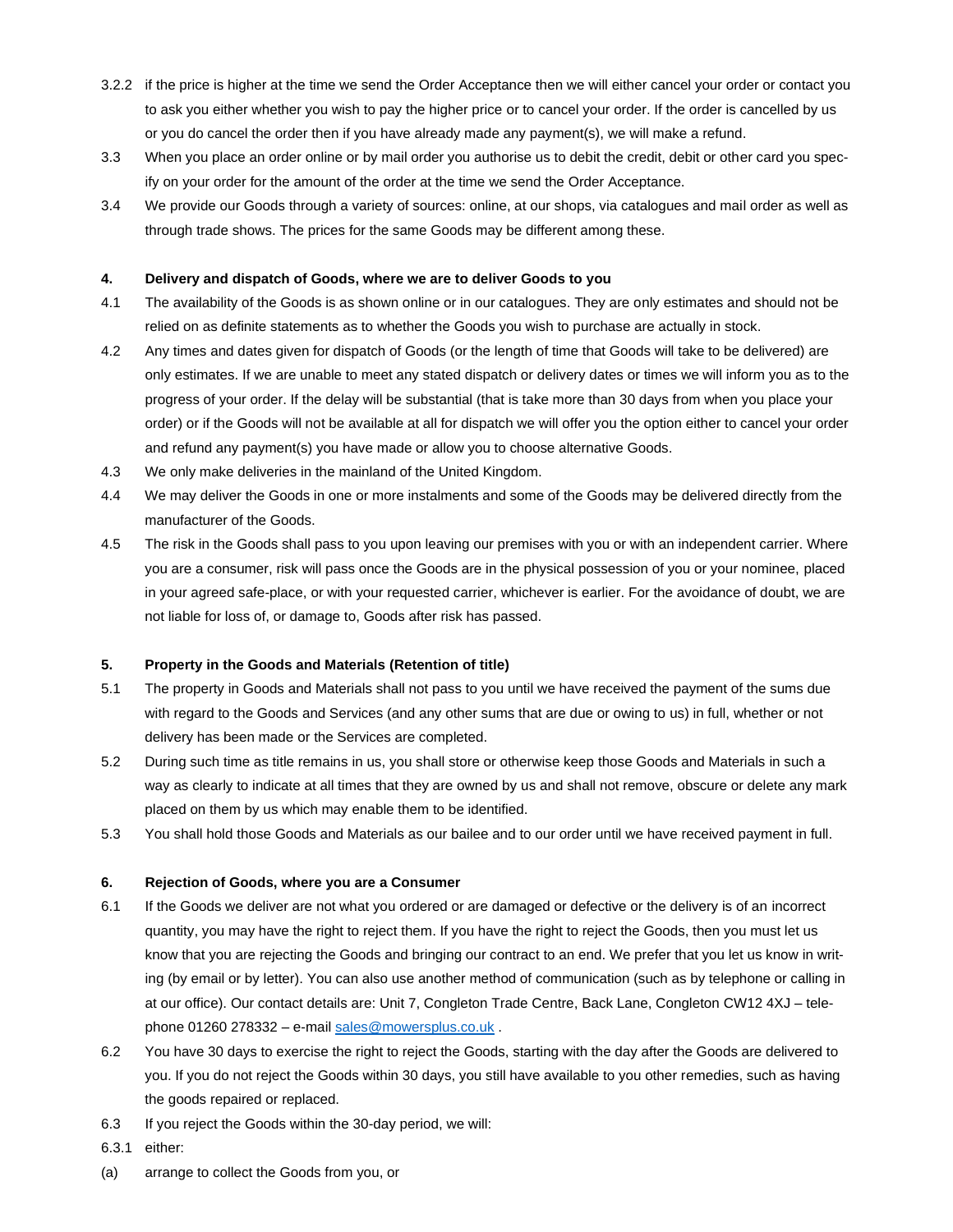- (b) ask you to send the goods back to us (at our expense, except for the costs of you getting the Goods to the place at which you got possession of them, which we will require you to do); and
- 6.3.2 refund the amount you paid for the Goods within 14 days of us agreeing that you are entitled to a refund.
- 6.4 You must observe and comply with all applicable regulations and legislation, including obtaining all necessary customs, import or other permits to purchase Goods from our site. The importation or exportation of certain of our Goods to you may be prohibited by certain national laws. We make no representation and accept no liability in respect of the export or import of the Goods you purchase.

### **7. Repair/Replacement of Goods, where you are a Consumer**

- 7.1 Where you are entitled to request the repair/replacement of faulty Goods pursuant to section 23 of the Consumer Rights Act 2015, we will be justified in refusing a repair if it would be disproportionate. In that event, we may elect to offer a replacement, if we are satisfied that the Goods are faulty.
- 7.2 You are only entitled to exercise this statutory right once.
- 7.3 Where we agree to replace Goods, the replacement will be delivered to you at our cost, provided that this is no further than the location at which you took possession of the Goods. You must cover the cost of delivery beyond that. Risk in the replacement Goods will pass to you as provided for at clause 4.5.

# **8. Cancellation by you of Goods order, where you are a Consumer**

- 8.1 We do not accept the cancellation of orders for Goods unless you are entitled to this by the Consumer Contracts (Information, Cancellation and Additional Charges) Regulations 2013. Where these apply, you must notify us of your decision to cancel within 14 days of delivery.
- 8.2 You must return the Goods to us at your cost and at your risk. We will then refund the purchase price and a basic postage cost for the delivery of the Goods to you.
- 8.3 Your right of cancellation will not apply if the Goods are bespoke or personalised or you have removed a seal or damaged the Goods or packaging.
- 8.4 We will deduct from any funds repayable to you a reasonable charge for your use of the Goods or any reduction in value as a result of your handling of the Goods.

# **9. Cancellation by us of Goods order, in all cases**

We reserve the right to cancel the contract between us and refund monies paid by you if:

- 9.1 We have insufficient stock to deliver the Goods you have ordered;
- 9.2 The Goods are no longer available due to a lack of supply to us;
- 9.3 We do not deliver to your area; or
- 9.4 One or more of the Goods you have ordered was listed at an incorrect price.

### **10. Cancellation by you of Services, in all cases**

- 10.1 Once we enter into a binding contract you will normally not be able to cancel the contract, except where we agree or as otherwise provided for in this contract or by law.
- 10.2 If we agree to cancel then you will be responsible for the cost of:
- 10.2.1 any of our time in performing the Services up to the date we stop providing the Services;
- 10.2.2 any Materials we are contractually committed to buying up to the date of termination (whether or not we need to pay for them before or after the date the contract between us and you is cancelled). Any Materials we have purchased (but not used in performing the Services) will be delivered to you.
- 10.3 In the circumstances stated in clause 10.2 we will first deduct the amounts for which you are responsible from any deposit you have paid. Any remaining deposit will be returned to you. If the amount owing is greater than the deposit we will return invoice you for the amount in excess of the deposit.
- 10.4 If you: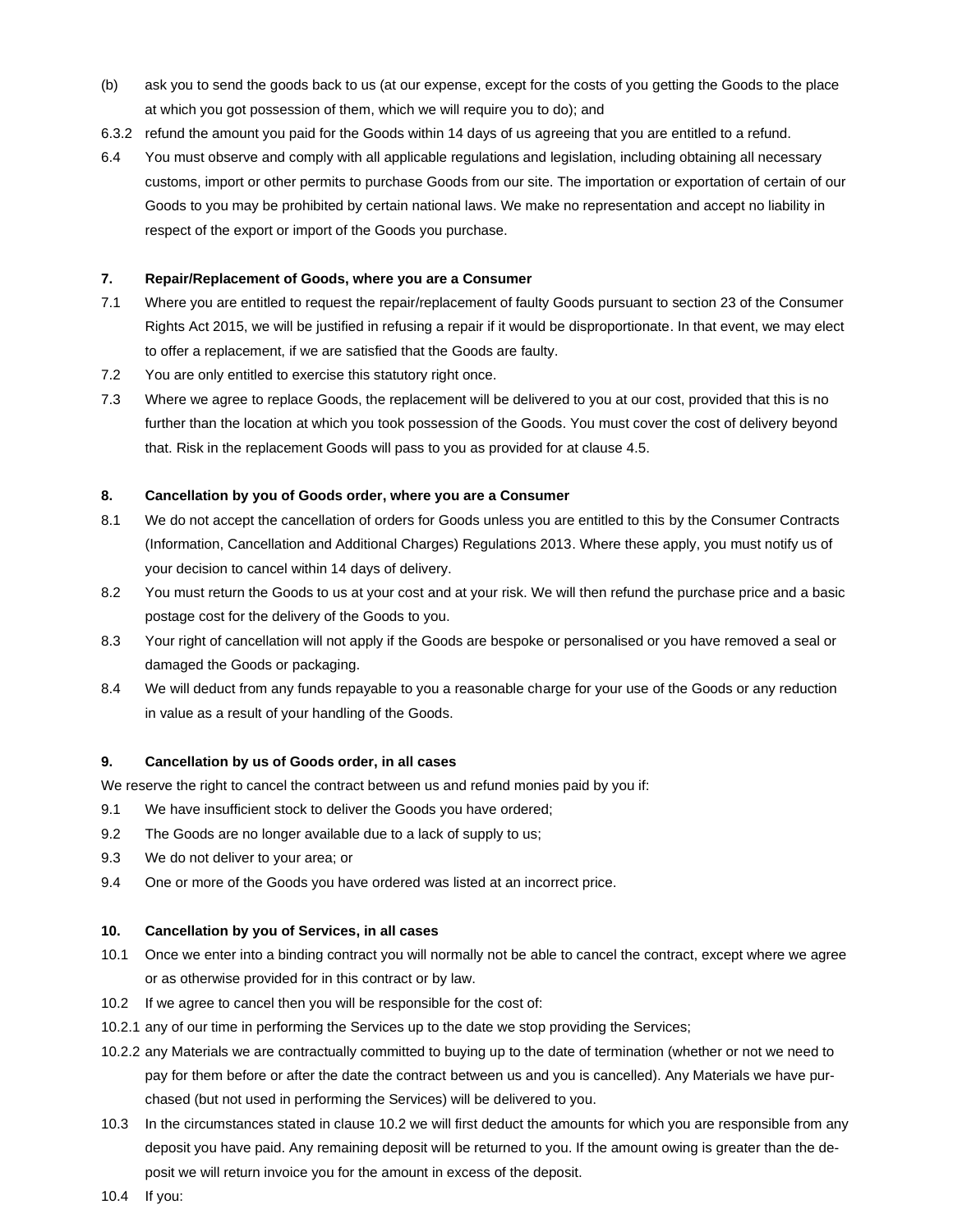- 10.4.1 purport to cancel the contract; or
- 10.4.2 give notice purporting to cancel; or
- 10.4.3 otherwise do not fulfil your obligations (such as by not paying any sums due to be paid to us) in a way which amounts to you cancelling the contract,

we do not have to accept your cancellation except as provided in clause 10.2 or by law or as otherwise provided for in this contract. However, we may choose to accept cancellation, and if we choose to do so you will be required to pay to us a reasonable amount for the losses and costs (including loss of profit) we have suffered. If you have paid a deposit, this will be retained and if our reasonable losses and costs (including loss of profit) are greater than the deposit we have retained we will require you to pay for our losses and costs in excess of the deposit retained.

# **11. Exclusion of liability in all cases**

- 11.1 We do not exclude or limit liability for our negligence or negligent omission which causes you personal injury or results in death.
- 11.2 We shall only be liable for any loss or damage suffered by you which is a reasonably foreseeable consequence of a breach by us of this contract. In the event that any loss or damage suffered by you relates to your business activities or use of Goods for commercial purposes then we exclude all liability for any business loss and in particular we exclude all liability for loss of profits or other economic loss arising out of a breach of this contract.
- 11.3 Time shall not be of the essence for:
- 11.3.1 sourcing of the Goods;
- 11.3.2 delivery of the Goods;
- 11.3.3 any times for when the Services are to be performed, whether given or agreed to by us; or
- 11.3.4 the length of time that any of the Services are to take, whether or not specified in the estimate.
- 11.4 We do not accept any liability, nor will we agree a refund, repair or replacement, where Goods have been used by you incorrectly, not in accordance with instructions or for a purpose for which the Goods are not intended.

### **12. Repair/Replacement of Goods and additional exclusions in relation to Goods if you are not a Consumer**

- 12.1 For the purposes of this clause, 'the Conditions' means:
- 12.1.1 the correspondence of the Goods with any description; and/or
- 12.1.2 the quality of the Goods; and/or
- 12.1.3 the fitness of the Goods for any purpose(s) whatsoever (whether made known to the Supplier or not).
- 12.2 Save for the warranty we offer at clause 12.4, all terms, conditions or warranties implied by statutory or common law relating to the Conditions concerning the Goods are excluded from our contract with you to the fullest extent permitted by law.
- 12.3 We shall not incur or accept any liability concerning any representation made by us (or made on our behalf) to you (or any person acting on behalf of you or any officer, employee, contractor, customer or agent) where such representation was made or given in relation to the Conditions.
- 12.4 Save for Goods sold at a trade sale or 'sold as seen', we will, at our option, either make good by repair or by the supply of a replacement, defects which, under proper use, appear in the Goods within a period of 21 days after the Goods have been delivered, provided that:
- 12.4.1 you notify us in writing of the claimed defects immediately on their appearance;
- 12.4.2 we are satisfied that the defects arise solely from faulty design (other than a design made, furnished or specified by you for which we have disclaimed responsibility in writing), materials or workmanship; and
- 12.4.3 if required by us, the Goods claimed to be defective are returned to us at your expense.
- 12.5 As an alternative to clause 12.4, we shall be, in our absolute discretion, entitled to return the sums paid by you for the Goods to you if you have already paid such sums when the claimed defect is notified by you to us.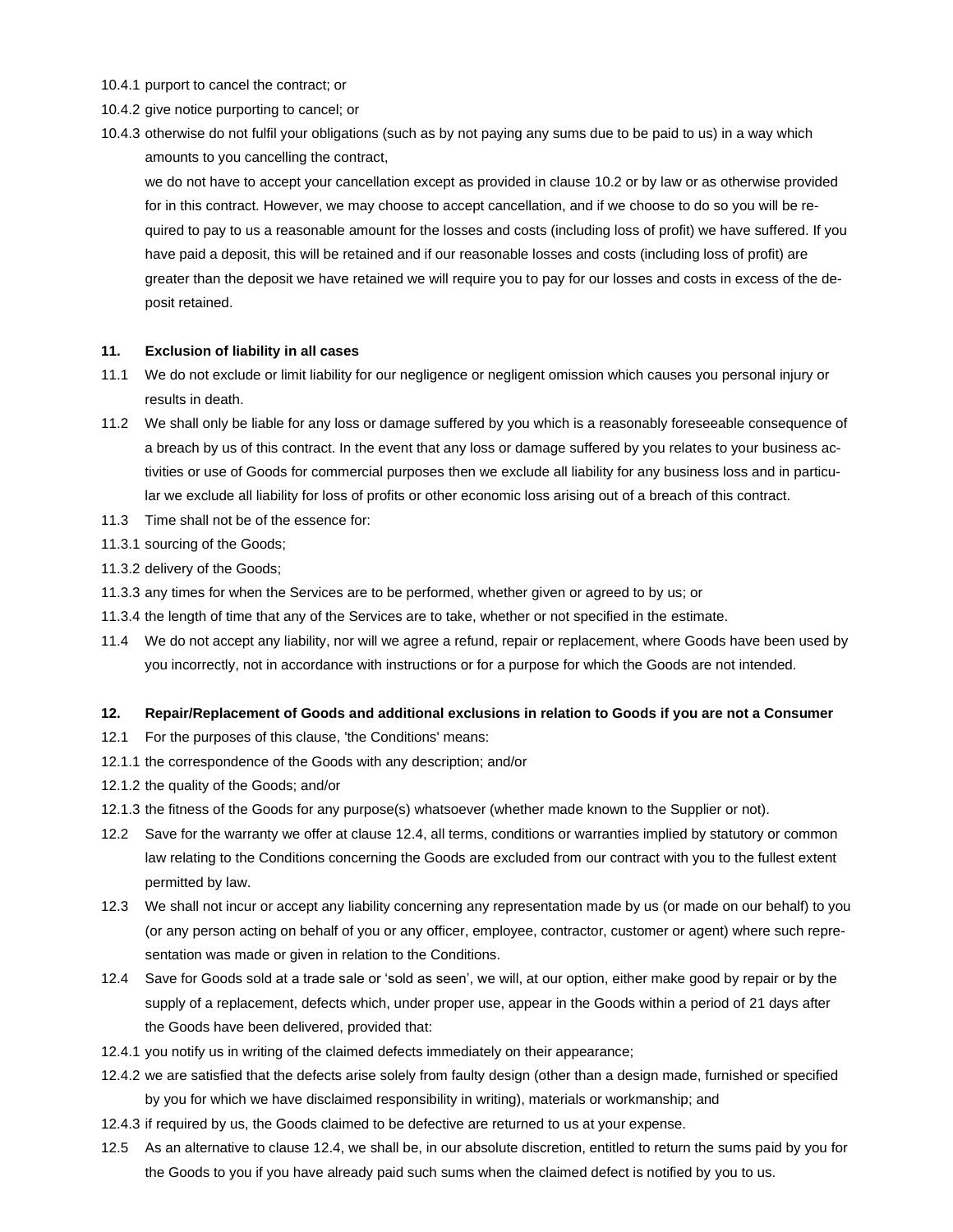12.6 If Goods are sold at a trade show, they are sold as seen. You warrant to us that you have inspected the Goods and that any defects are at your risk. We will not offer refunds for Goods which are sold as seen.

### **13. Warranties in relation to Goods and Materials**

- 13.1 We only offer warranties in relation to Goods and Materials (a) to Consumers pursuant to their statutory rights, (b) as at clause 12.4 or (c) in specific cases where the Goods are under a manufacturer's guarantee or warranty in which case we will let you know. No other warranties are provided and they are excluded to the extent permitted by law.
- 13.2 Warranties only cover faults which may occur due to faulty components or workmanship, but exclude consumable items, fair wear and tear, defects caused by misuse, contaminated or stale fuel, or burnt or snapped belts.
- 13.3 Where Goods are covered by a warranty, we may charge for delivery and/or collection of the Goods, if this is not covered by the manufacturer.

### **14. Entering into a contract for Services**

- 14.1 A contract between you and us will come into being in one of two ways:
- 14.1.1 when you sign the estimate we and you will enter into a legally binding contract on the date you sign.
- 14.1.2 where you and we agree orally that we should provide the Services then there will be a legally binding contract on the date of our oral agreement.
- 14.2 Once we have entered into a legally binding contract we will normally start providing the Services to you at the agreed location straight away or on a date agreed between us. Occasionally the Services will be provided at some other date or time or be dependent on a number of factors.

# **15. Price and payment for Services**

- 15.1 We only provide estimates and not quotations or binding indications of how much we will charge. Estimates are normally valid for a period of 14 days from the date they are given.
- 15.2 As we provide an estimate we may need to charge you a higher amount than stated in the estimate. This can occur for a number of reasons, in particular where:
- 15.2.1 what you require us to do changes, or the amount of work or Services you require us to provide increases or is different to what we and you agreed before we started performing the Service; or
- 15.2.2 when we start performing the Services it becomes apparent that the amount of Services we will need to perform or the type of work that is involved is different to what we agreed before we started performing the Services.
- 15.3 Where the amount of work involved is greater than that stated in an estimate the following will happen:
- 15.3.1 if the amount of extra time we need to spend to finish performing the Services will mean that the extra amount payable by you will not exceed 5% of the amount stated in the estimate, then we will carry on providing and completing the Services without contacting you and obtaining your agreement;
- 15.3.2 otherwise we will not continue performing the Services and we will seek your approval to the extra amount that you will need to pay, unless:
	- (a) it is not possible to contact you within a reasonable time; or
	- (b) it is not safe not to carry out and finish performing the Services (for example, your goods may be left in a dangerous condition or unprotected from theft if the Services are not completed).
- 15.4 Payment for the Services is normally made in two ways, either:
- 15.4.1 at the time we finish performing the Services; or
- 15.4.2 in a number of staged payments, often involving:
	- (a) the payment of a deposit of 10% before we commence performing the Services; and
	- (b) the payment of the remaining amount we will be charging you either on completion of the Services or in a number of fixed payments paid at regular periods.

Which option we will use will be indicated on the estimate.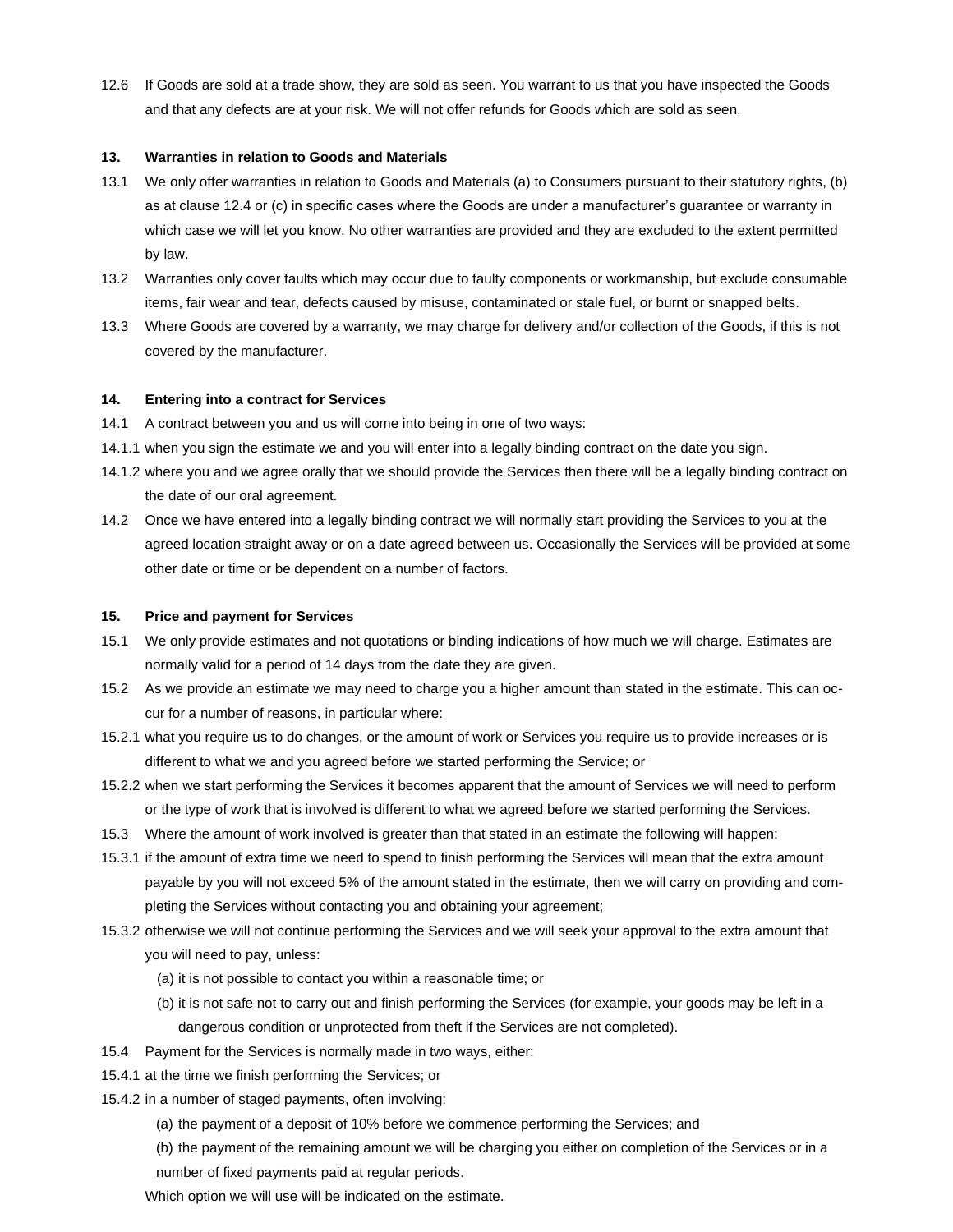15.5 You will not refuse to pay any amount owing to us where there is only a minor or inconsequential defect or error in the performance of the Services. You will be entitled only to refuse to pay no more than a proportionate amount of any amount due.

#### **16. Additional Materials when we are providing Services**

- 16.1 At the time we perform the Services we may not have all the Materials we need to perform the Services. This may be for a number of reasons such as:
- 16.1.1 we have not provided an estimate and cannot reasonably establish what Materials are necessary until we start performing the Services; or
- 16.1.2 where we have provided an estimate, it may not have been reasonably possible to establish the need for particular Materials at the time we provided the estimate. The need for the particular Materials may only be revealed when we start performing the Services; or
- 16.1.3 whether or not we have provided an estimate, the condition of an item or the area which is the subject of the Services may only become apparent when we start performing the Services and it was not reasonably possible to establish it until that point.
- 16.2 In such cases we may need to buy Materials, which will be added to the amount you are to pay to us for the Services. If Materials are available from a local supplier then we normally wish to travel to the supplier and buy the Materials and return to continue performing the Services. We may charge for the travel time at our normal charging rate. If the Materials are not available from a local supplier we normally order the Materials and return on another occasion to continue to perform the Services.

### **17. Timing for provision of Services**

- 17.1 We aim to carry out the Services by the dates and times we either agree with you or notify to you. But we cannot guarantee or provide a firm commitment that:
- 17.1.1 we will start performing the Service by a specified date or time; or
- 17.1.2 we will complete the performance of all the Services by any specified date or time; or
- 17.1.3 the performance of any individual part of the Services will be completed by a specified date or time.
- 17.2 If we do not start or complete performing the Services within a reasonable period from the date(s) we have agreed or notified then you may either choose either to continue to wait until we can start performing the Services or complete performing them or you can cancel the contract. In this event you will only have to pay for any Services we have performed up to the date of cancellation and for any Materials which we have a legal obligation to pay for. If you have made payment(s) to us in excess of the amount of Services we have performed or Materials we have purchased, we will return the difference to you within 7 days of cancellation.
- 17.3 There are certain situations or events that occur that are not within our reasonable control (some examples are given in clause 17.4). Where one of these occurs we will normally attempt to recommence performing the Services as soon as the situation which has stopped us performing the Services has been resolved. In such circumstances there may be a delay before we can start or continue performing the Services.
- 17.4 The following are examples of events or situations which are not within in our reasonable control:
	- (a) where weather conditions make it impossible or unsafe for us to perform any of the Services;
	- (b) if the Materials are not delivered on the date or at the time agreed with the supplier of the Materials (and it is not possible to obtain a replacement from an alternative supplier at all or within a reasonable amount of time, or the price charged by the alternative supplier is excessively higher than by the original supplier if ordered at short notice);
	- (c) where you make a change in the Services you wish us to perform (and this results in, for example, us having to do further work or wait for new or different Materials);
	- (d) for other some unforeseen or unavoidable event or situation which is beyond our control.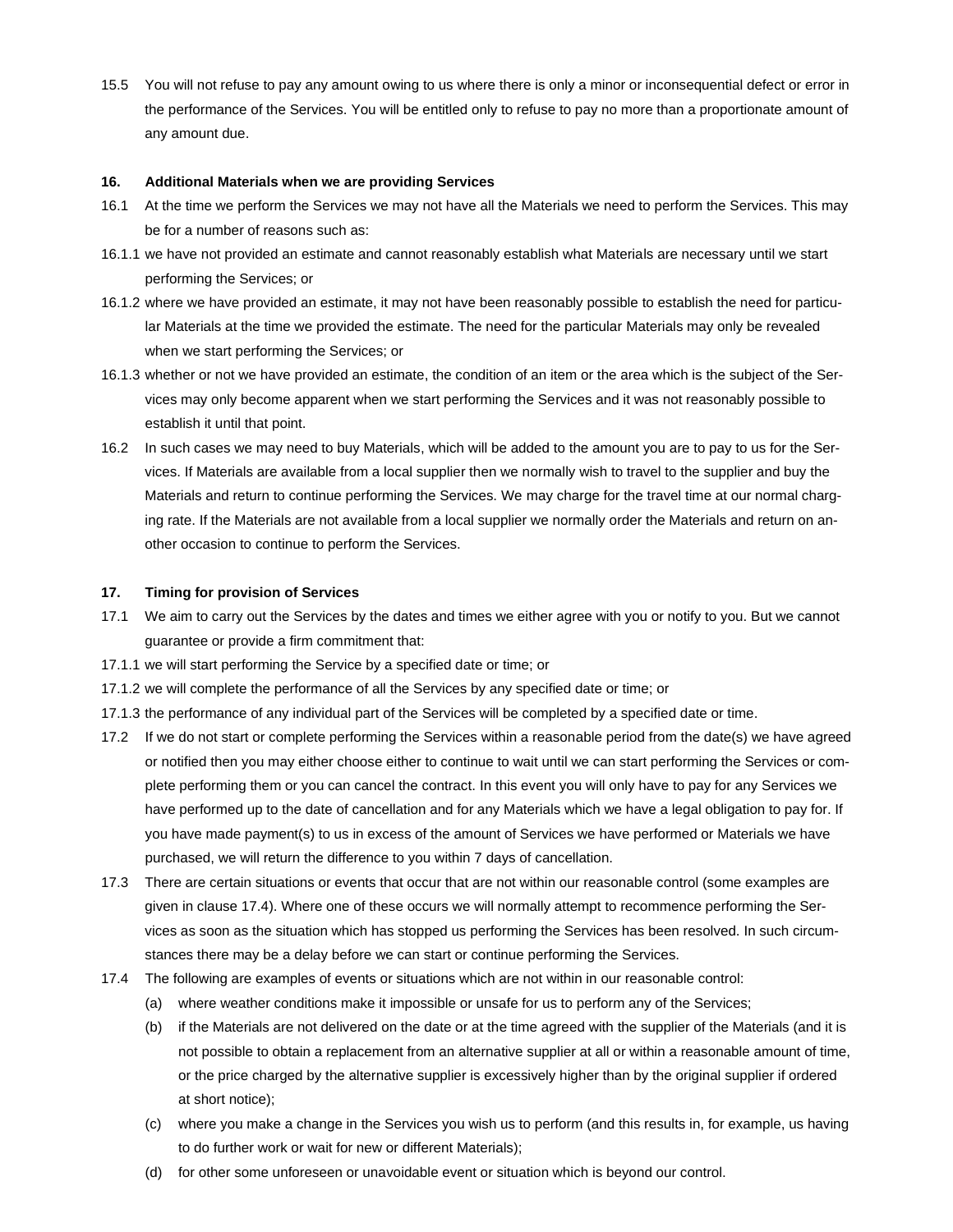### **18. Services: our obligations to you in relation to your goods and your duty to collect**

- 18.1 Whilst we are providing the Services to you, we will exercise reasonable care and diligence to ensure the safety of your goods whilst they are at our premises.
- 18.2 When the Services have been completed and we have contacted you to advise you of the completion, our obligation at clause 18.1 will come to an end. In that event:
- 18.2.1 You must promptly collect your goods at that stage (unless we have agreed to deliver them to you);
- 18.2.2 You will be liable to us for a daily storage charge of £100 should you fail to collect your goods within 24 hours of our request.
- 18.2.3 We will not be liable for any damage caused to your goods, or any theft of those goods, whether or not arising out of our negligence, any failure in our duties as bailee, or otherwise.
- 18.3 In the event that we do accept liability for any damage to your goods and where the goods require replacement, we will only replace with like-for-like and not with new.

#### **19. Machinery Hire by you**

- 19.1 This clause applies where you hire Machinery from us.
- 19.2 The period of hire shall commence on the date on which the Machinery is collected by or delivered to you. The period of hire shall end on the earlier of the following days: the day on which it is redelivered to us at the delivery point agreed, or the day on which it is collected by us from you at the delivery point agreed, or on the expiry of the 84th day of the period. You shall in any event return the Machinery to us not later than the end of the 84th day of the period of hire.
- 19.3 On or before taking delivery of the Machinery, you shall pay to us the minimum hire rent specified in our quotation, and shall pay punctually and in full the hire rent weekly in advance, the first such payment to be made immediately upon expiry of the minimum period of hire. The date of delivery and the date of redelivery shall be counted as whole days for this purpose.
- 19.4 You shall report any defects or malfunction in the Machinery within 48 hours of delivery and shall, if so requested by us, return the Machinery to the delivery point for inspection by us. If we agree in our absolute discretion that the Machinery is not functioning properly, it shall use all reasonable endeavours (but shall not be bound) to provide a suitable replacement item or items from our stock. Subject only to the above, we accept no responsibility for any loss, damage, costs, claims or expenses suffered or incurred by you or by any third person (including your servants or agents), except that we do not by this exclude its liability for death or personal injury arising out of the negligence of us, our servants or agents.
- 19.5 The Machinery shall be under your control at all times from delivery until redelivery, and you shall ensure that the Machinery is used safely and without risk to health, is used by competent and duly licensed operators as the case may be, and is not used for any purpose for which it is not designed or reasonably suitable. You warrant to us that any users of the Machinery are competent in its safe and proper use and handling.
- 19.6 You shall keep the Machinery in your sole possession and shall not lend or sublet it to any person or otherwise part with possession of it in any way. You acknowledge that the Machinery remains our property at all times and must not in any circumstances be sold or used as security. You shall not permit any lien to be created on the Machinery or pledge our credit for repairs to it.
- 19.7 You shall be responsible for and shall indemnify us against all loss or damage caused to or by the Machinery from whatever cause arising.
- 19.8 You shall keep the Machinery insured against loss or damage and third party risks and shall produce evidence of such insurance to us, and we shall be entitled to withhold delivery until such production.

### **20. Our right to terminate Machinery hire contract**

These Terms and the hiring constituted by them shall without notice but at our option, and you shall no longer be in possession of the Machinery with our consent, in any of the following circumstances: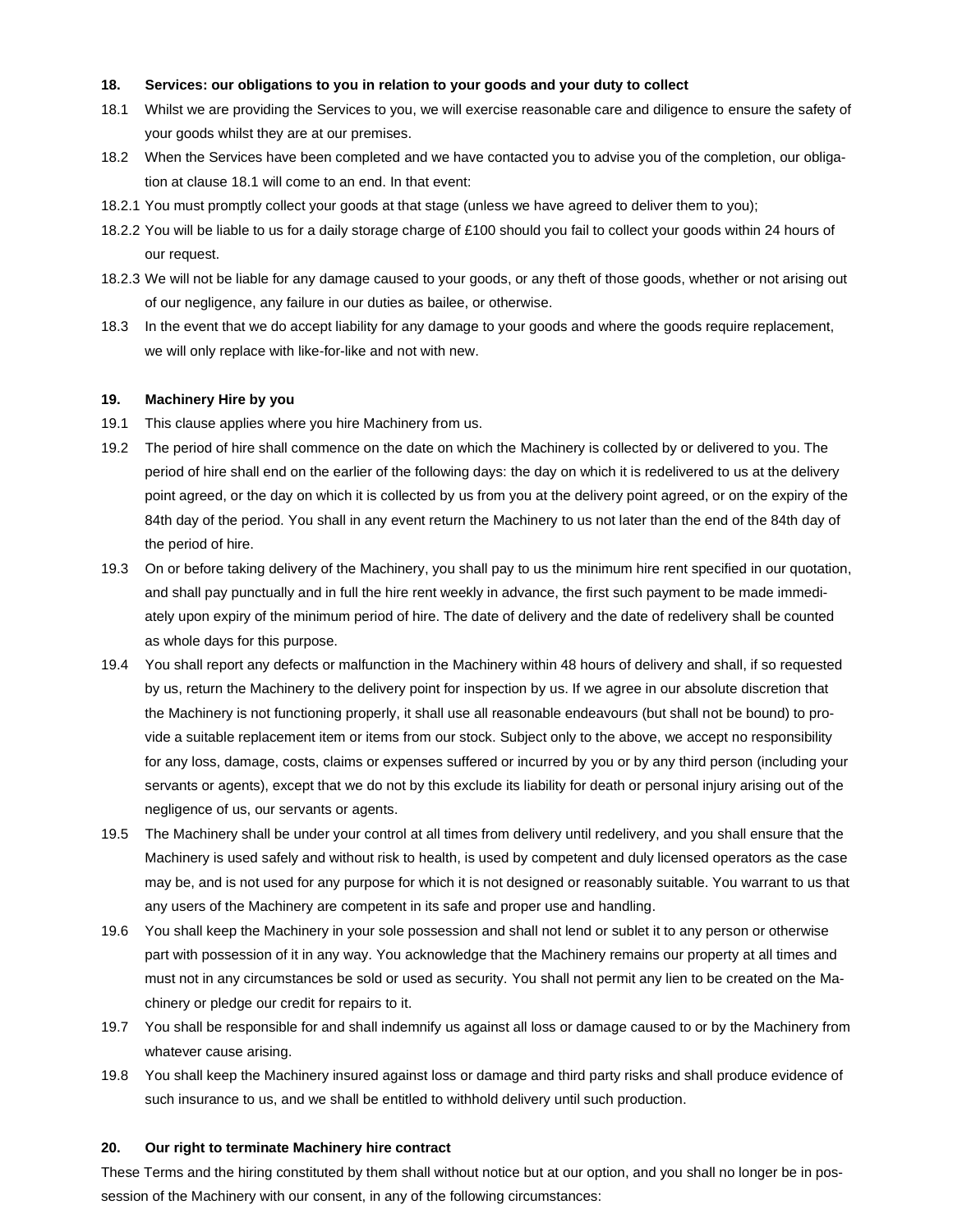- 20.1 a default by you in the payment of any money due under these Terms for a period of 7 days;
- 20.2 a breach by you of any of the provisions of these Terms other than those relating to the payment of money;
- 20.3 you presenting or allowing to be presented an application for an interim order or a petition for a bankruptcy order within the meaning of the Insolvency Act 1986 or allowing the implementation of any procedure for the taking control of goods against you;
- 20.4 you entering into or attempting to enter into a composition with creditors or (in the case of a limited company) going into liquidation except a voluntary liquidation for the purpose of amalgamation or reconstruction on terms previously approved by us in writing;
- 20.5 a receiver or administrator being appointed in respect of your assets or any of them, or a meeting, whether formal or informal, being called of your creditors or any of them.

# **21. Value Added Tax (VAT)**

All amounts stated (whether orally or in writing) are exclusive of VAT, which will be added at the rate currently in force.

#### **22. Late payment**

If you fail to make payment by the date or time we and you agree we may:

- 22.1 charge you interest (at Royal Bank of Scotland's base interest rate plus 3%) on any outstanding amounts if those outstanding amounts remain unpaid for more than 14 days from the date of our invoice or when we asked you first to pay them; and/or
- 22.2 if the amounts not paid represent more than 10% of the total value of the Services we are to perform for you, and there remain some Services which we have not yet performed, then we may suspend performing the remaining Services until you make payment.

#### **23. Force majeure**

 Neither party shall have any liability under or be deemed to be in breach of these Terms for any delays or failures in performance of these Terms that result from circumstances beyond the reasonable control of that party. The party affected by such circumstances shall promptly notify the other party in writing when such circumstances cause a delay or failure in performance and when they cease to do so. If such circumstances continue for a continuous period of more than six months, either party may terminate these Terms by written notice to the other party.

#### **24. Loan and Demonstration Machines**

In return for us allowing you temporary use of any machinery or equipment, either on loan or your use of a demonstration item ("Loaned Item"), you agree that:

- 24.1 you will not cause, or allow the Loaned Item to be loaned, rented, or driven by any other person.
- 24.2 the Loaned Item will not be taken beyond a radius of fifty (10) miles from Congleton.
- 24.3 until its return, you will preserve and protect the Loaned Item from loss or damage and will be liable for all costs of repairs or replacement regardless of fault.
- 24.4 the Loaned Item is used by you entirely at your risk and we shall not be liable to you for any losses whatsoever (except personal injury or death arising from our negligence).
- 24.5 the exclusion at 11.2 applies.

### **25. Entire agreement**

 Save for your statutory rights, these Terms contain the whole agreement between the parties and supersede and replace any prior written or oral agreements, representations or understandings between them. The parties confirm that they have not entered into these Terms on the basis of any representation that is not expressly incorporated into these Terms. Nothing in these Terms excludes liability for fraud.